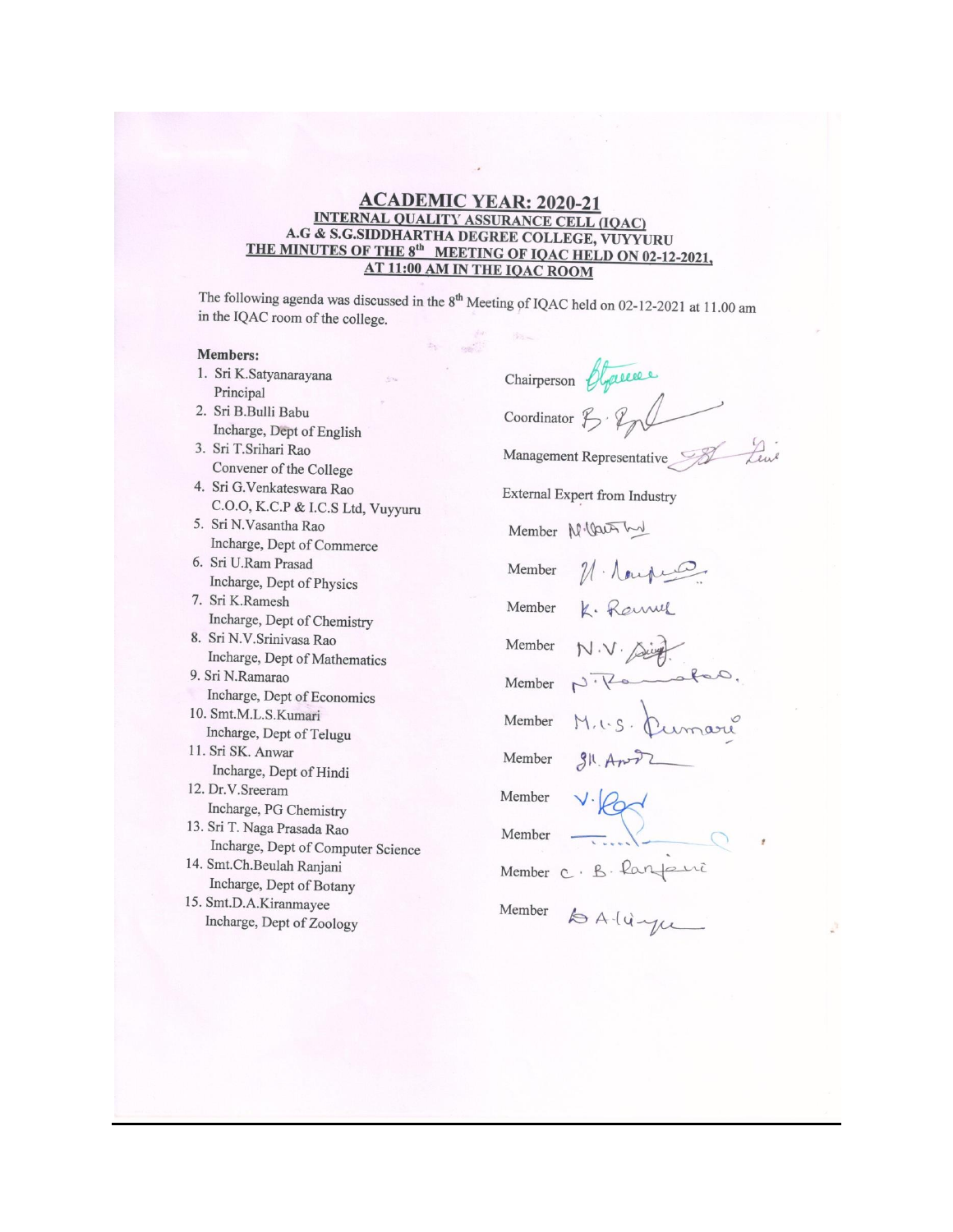16.Dr T.Venkateswara Rao Incharge, PG Dept of Commerce 17. T.Narasimha Rao Incharge, Dept of History 18. Ch.Sandhya Rani Incharge, Dept. of Political Science 19. Sri.N.V.Srinivasa Rao Controller of Exams 20. Smt.J.Sulochana Office Superintendent 21. Ms.K.Sravanthi Programmer in Computer Department 22. Smt.R.Lakshmi Annapurna Devi  $AD(S.N.P)$ O/O Director W.D & C.W Department AMARAVATHI, GUNTUR 23. Smt J.Syamala Devi Former President, Rotary Club Vuyyuru

Member IV 13/12/21 T. Notothe the Member Ch. Landlys fe-Member N.V suiff dubcligne Member Office Representative Programmer/Member K. Sravant Expert from local community  $R + R$ 

Outside Academic Expert J. Syemale org

# **ACADEMIC YEAR: 2020-21 INTERNAL QUALITY ASSURANCE CELL (IQAC) A.G & S.G.SIDDHARTHA DEGREE COLLEGE, VUYYURU THE MINUTES OF THE 8 th MEETING OF IQAC HELD ON 02-12-2021, AT 11:00 AM IN THE IQAC ROOM**

The following agenda was discussed in the  $8<sup>th</sup>$  Meeting of IQAC held on 02-12-2021 at 11.00 am in the IQAC room of the college.

| <b>Members:</b> |                                   |                                      |
|-----------------|-----------------------------------|--------------------------------------|
|                 | 1. Sri K.Satyanarayana            | Chairperson                          |
|                 | Principal                         |                                      |
|                 | 2. Sri B. Bulli Babu              | Coordinator                          |
|                 | Incharge, Dept of English         |                                      |
|                 | 3. Sri T. Srihari Rao             | Management Representative            |
|                 | Convener of the College           |                                      |
|                 | 4. Sri G. Venkateswara Rao        | <b>External Expert from Industry</b> |
|                 | C.O.O, K.C.P & I.C.S Ltd, Vuyyuru |                                      |
|                 | 5. Sri N.Vasantha Rao             | Member                               |
|                 | Incharge, Dept of Commerce        |                                      |
|                 | 6. Sri U.Ram Prasad               | Member                               |
|                 |                                   |                                      |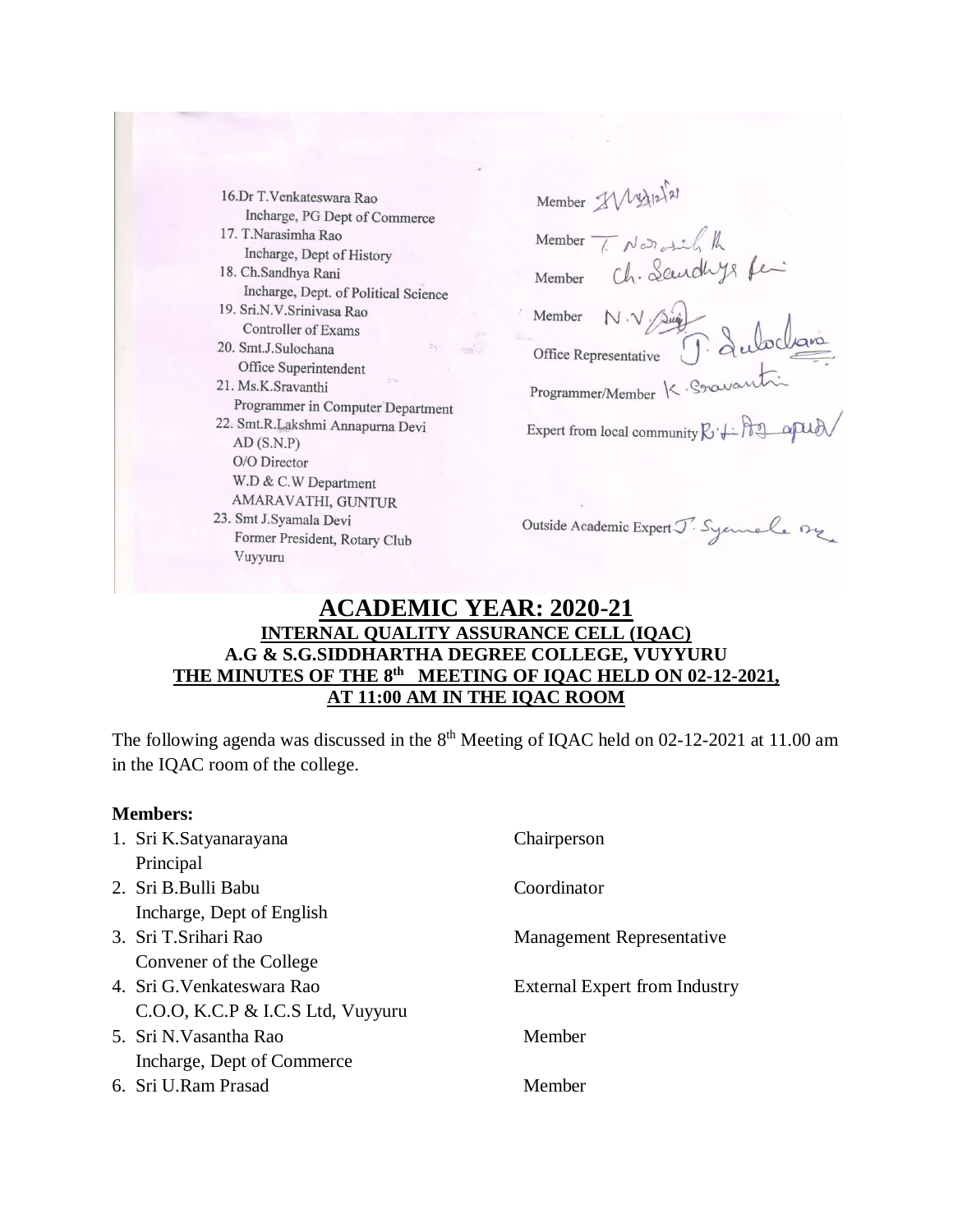| Incharge, Dept of Physics            |                                |
|--------------------------------------|--------------------------------|
| 7. Sri K.Ramesh                      | Member                         |
| Incharge, Dept of Chemistry          |                                |
| 8. Sri N.V. Srinivasa Rao            | Member                         |
| Incharge, Dept of Mathematics        |                                |
| 9. Sri N.Ramarao                     | Member                         |
| Incharge, Dept of Economics          |                                |
| 10. Smt.M.L.S.Kumari                 | Member                         |
| Incharge, Dept of Telugu             |                                |
| 11. Sri SK. Anwar                    | Member                         |
| Incharge, Dept of Hindi              |                                |
| 12. Dr.V.Sreeram                     | Member                         |
| Incharge, PG Chemistry               |                                |
| 13. Sri T. Naga Prasada Rao          | Member                         |
| Incharge, Dept of Computer Science   |                                |
| 14. Smt.Ch.Beulah Ranjani            | Member                         |
| Incharge, Dept of Botany             |                                |
| 15. Smt.D.A.Kiranmayee               | Member                         |
| Incharge, Dept of Zoology            |                                |
| 16.Dr T. Venkateswara Rao            | Member                         |
| Incharge, PG Dept of Commerce        |                                |
| 17. T.Narasimha Rao                  | Member                         |
| Incharge, Dept of History            |                                |
| 18. Ch.Sandhya Rani                  | Member                         |
| Incharge, Dept. of Political Science |                                |
| 19. Sri.N.V. Srinivasa Rao           | Member                         |
| <b>Controller of Exams</b>           |                                |
| 20. Smt.J.Sulochana                  | <b>Office Representative</b>   |
| Office Superintendent                |                                |
| 21. Ms.K.Sravanthi                   | Programmer/Member              |
| Programmer in Computer Department    |                                |
| 22. Smt.R.Lakshmi Annapurna Devi     | Expert from local community    |
| AD(S.N.P)                            |                                |
| O/O Director                         |                                |
| W.D & C.W Department                 |                                |
| AMARAVATHI, GUNTUR                   |                                |
| 23. Smt J.Syamala Devi               | <b>Outside Academic Expert</b> |
| Former President, Rotary Club        |                                |
| Vuyyuru                              |                                |
|                                      |                                |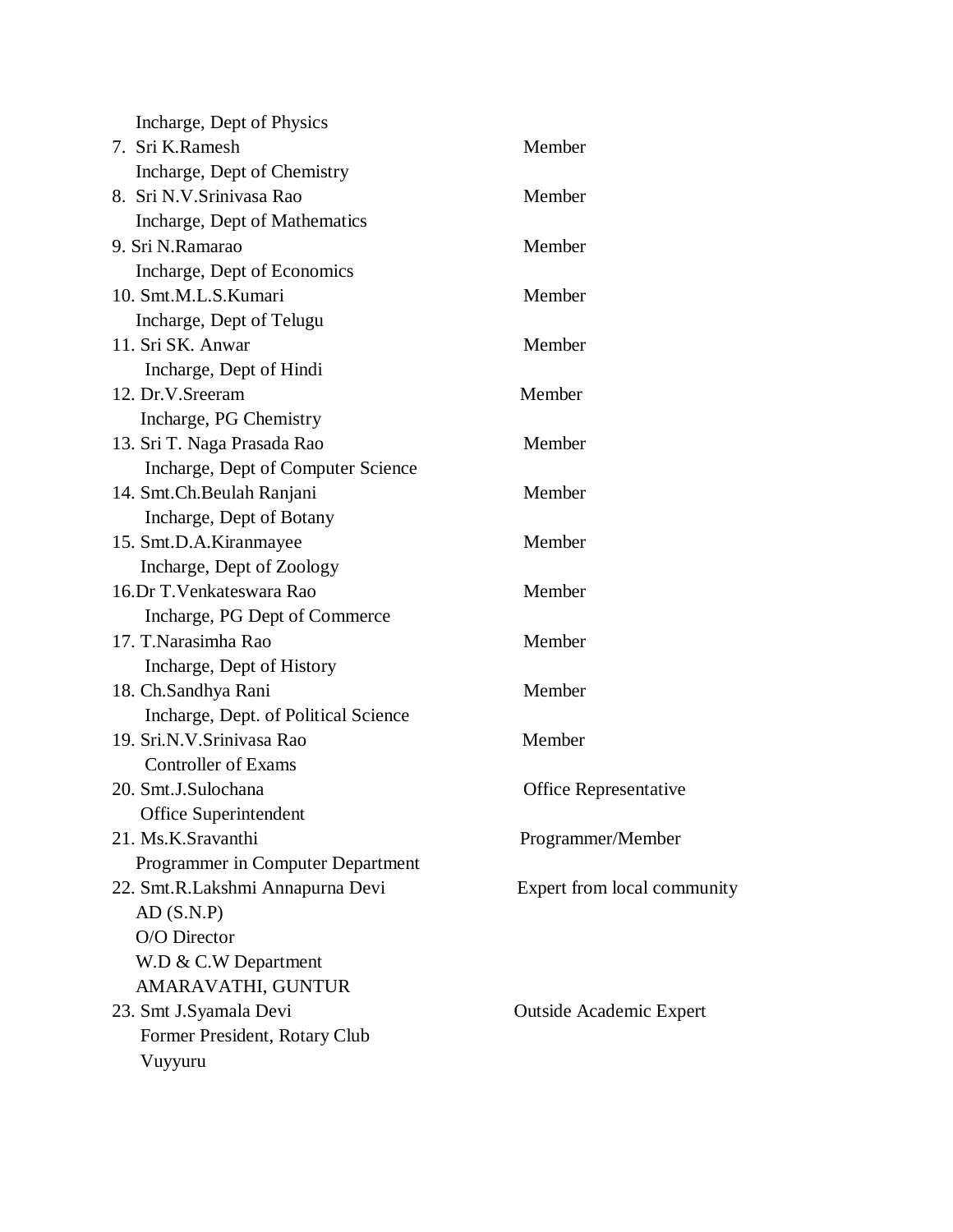## **Agenda**

- To review the minutes of the previous meeting of IQAC that was held on 22-11-2021.
- To review the results of II Sem end Examination of the Academic Year 2020-21.
- To review the outcome of Field trips.
- To review the outcome of awareness programme on Ayurvedic Medicine by Dr.K.Rajya Lakshmi, Ayurvedic Doctor, Akunuru conducted on 29<sup>th</sup> November, 2021.
- To congratulate students who have represented Krishna District Taekwondo Association and won the prizes in the State Level Taekwondo Championship organized at Ambedkar Bhavan, Ongole, Prakasham District on 28<sup>th</sup> November, 2021.
- To review the outcome of Free Vaccination Camp organized on  $30<sup>th</sup>$  November, 2021.
- $\bullet$  To instruct the Department of English to conduct a Guest lecture in the  $2<sup>nd</sup>$  week of December, 2021.
- To instruct all the HODs to conduct Guest lectures/online webinars and FDP's.
- To prepare the AQAR Report of the academic year 2020-21 and upload it accordingly to NAAC web portal by the end of December, 2021.

# **Resolutions**

- The minutes of the previous meeting of IQAC that was held on 22-11-2021 are reviewed.
- Reviewed the results of the Sem End Exminations of I Semester of the Academic Year 2020-21. All the Heads of the Departments are instructed to identify the slow learners and remedial measures shall be taken against the students with the help of ward counselor system.
- Reviewed the outcome of Field Trips arranged by the Department of Zoology and Botany in the 4<sup>th</sup> week of November, 2021.
	- The Department of Zoology arranged a Field Trip to Poultry Forms in Penamakuru Village on 25<sup>th</sup> November, 2021.
	- The Department of Botany in association with IQAC arranged a Field Trip to Medicinal Gardens, Tenneru, Krishna District maintained by Sri Devineni Madhusudhana Rao, Academic Council Member on 26<sup>th</sup> November, 2021.
- Reviewed the outcome of awareness programme on Ayurvedic Medicine by Dr.K.Rajya

Lakshmi, Ayurvedic Doctor, Akunuru conducted by the Department of Telugu in association with NSS Units  $- I & H$  in on 29<sup>th</sup> November, 2021.